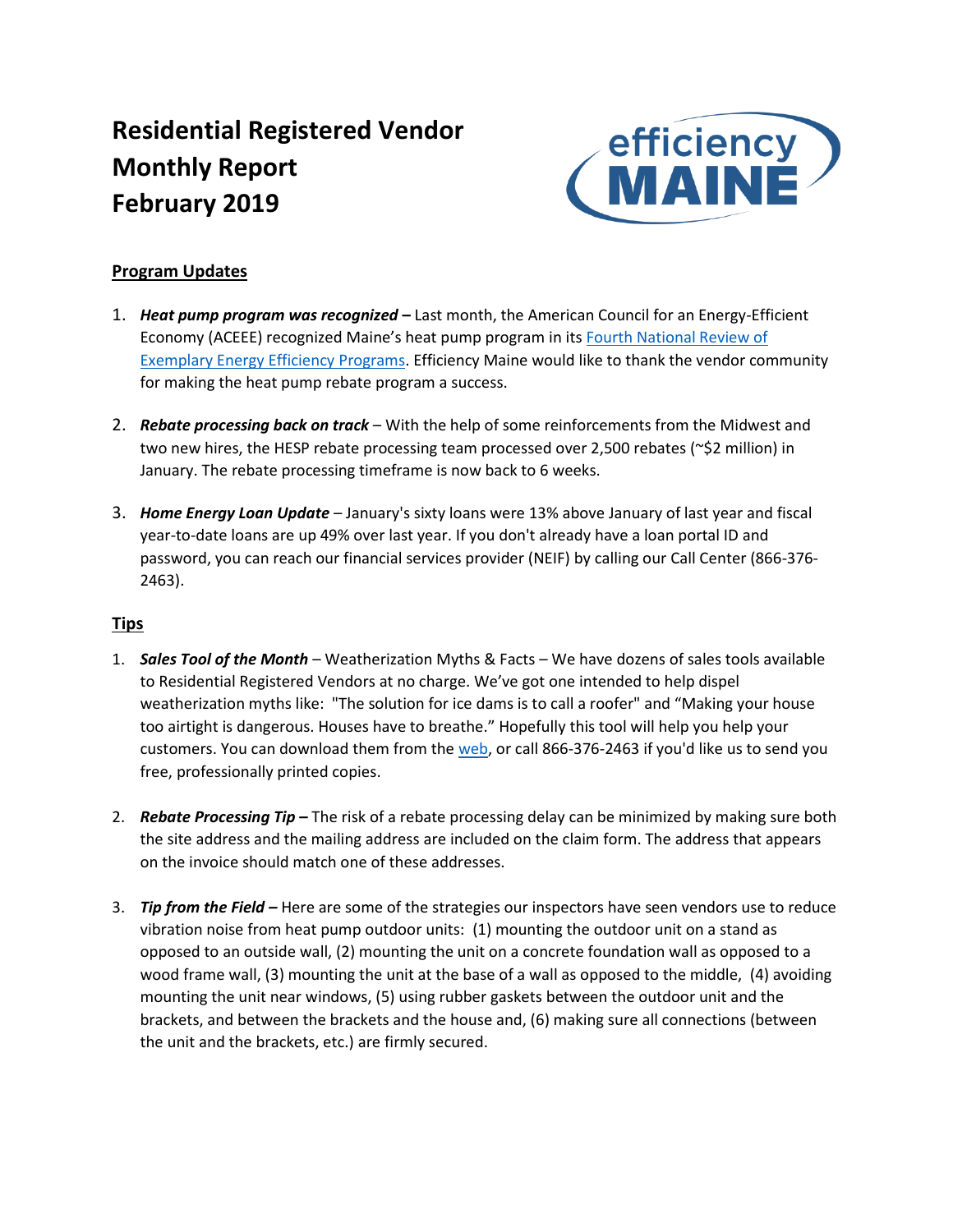# **Fact of the Month:**

• We estimate that 6 hours of air sealing saves the average homeowner \$177/year (8.519 MMBtu/year is 61 gallons of oil per year and assuming \$2.90/gallon). This means that the payback on a \$200 customer air sealing/energy assessment co-pay is just over one year. It's tough to find a better investment than that.

#### **Home Energy Savings Program (HESP)**

| Year:                   | 2018           | 2018           | 2018           | 2018         | 2018           | 2018 | 2018           | 2018           | 2018 | 2018       | 2018       | 2019  |
|-------------------------|----------------|----------------|----------------|--------------|----------------|------|----------------|----------------|------|------------|------------|-------|
| <b>HESP Rebate</b>      | Feb            | Mar            | Apr            | <b>May</b>   | Jun            | Jul  | Aug            | <b>Sep</b>     | Oct  | <b>Nov</b> | <b>Dec</b> | Jan   |
| Type                    |                |                |                |              |                |      |                |                |      |            |            |       |
| <b>Ductless Heat</b>    | 330            | 229            | 258            | 385          | 523            | 619  | 543            | 362            | 458  | 413        | 434        | 1,140 |
| Pump                    |                |                |                |              |                |      |                |                |      |            |            |       |
| <b>Boiler</b>           | 118            | 66             | 68             | 100          | 80             | 106  | 79             | 97             | 86   | 102        | 98         | 431   |
| Air Sealing             | 154            | 99             | 85             | 86           | 73             | 91   | 70             | 70             | 63   | 81         | 89         | 248   |
| <b>Attic Insulation</b> | 98             | 67             | 54             | 47           | 6              | 59   | 52             | 41             | 50   | 62         | 72         | 228   |
| <b>Basement</b>         | 62             | 34             | 40             | 25           | 5              | 45   | 37             | 28             | 38   | 40         | 65         | 153   |
| Insulation              |                |                |                |              |                |      |                |                |      |            |            |       |
| Furnace                 | 26             | 15             | 22             | 23           | 15             | 18   | 32             | 29             | 53   | 23         | 27         | 126   |
| Wall Insulation         | 23             | 20             | 12             | 5            | 3              | 18   | 18             | 20             | 21   | 25         | 24         | 58    |
| Pellet Boiler           | 7              | $\overline{2}$ | 3              | 3            | 1              | 2    | $\overline{2}$ | $\overline{2}$ | 6    | 6          | 3          | 10    |
| <b>Pellet Stove</b>     | 18             | 7              | 6              | 9            | 4              | 10   | 8              | 10             | 35   | 48         | 22         | 208   |
| Wood Stove              | $\overline{2}$ | 0              | $\overline{2}$ | 3            | $\overline{2}$ | 5    | 9              | 15             | 31   | 13         | 68         | 99    |
| <b>Geothermal HP</b>    | 1              | 1              | $\Omega$       | $\mathbf{1}$ | $\overline{2}$ | 1    | $\overline{2}$ | 0              | 0    | 2          | 0          | 0     |
| <b>Total Measures</b>   | 839            | 540            | 550            | 687          | 714            | 974  | 852            | 674            | 841  | 815        | 902        | 2,701 |
| <b>Installed</b>        |                |                |                |              |                |      |                |                |      |            |            |       |

HESP Rebates – Last 12 Months



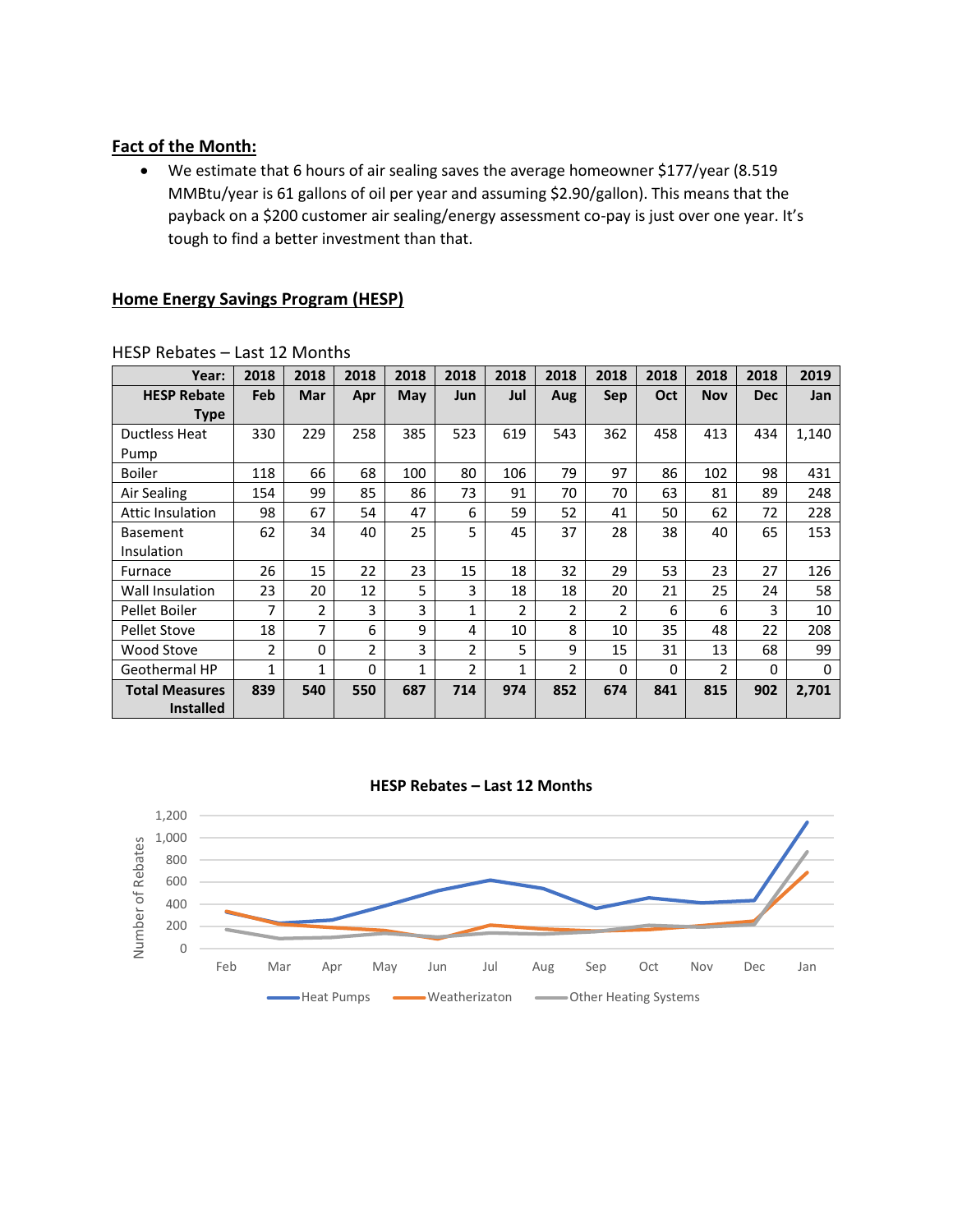#### HESP Year-Over-Year Comparison

| #              | <b>HESP Rebate Type</b>         | <b>FYTD 15</b> | <b>FYTD 16</b> | <b>FYTD 17</b> | FYTD <sub>18</sub> | FYTD <sub>19</sub> |
|----------------|---------------------------------|----------------|----------------|----------------|--------------------|--------------------|
| 1              | <b>Ductless Heat Pump</b>       | 4,628          | 3,499          | 3,265          | 3,348              | 4,046              |
| $\overline{2}$ | Air Sealing                     | 1,341          | 1,075          | 791            | 564                | 716                |
| 3              | <b>Boiler</b>                   | 555            | 477            | 550            | 486                | 1,008              |
| 4              | <b>Attic Insulation</b>         | 606            | 644            | 542            | 387                | 570                |
| 5              | <b>Basement Insulation</b>      | 494            | 369            | 302            | 208                | 411                |
| 6              | Furnace                         | 139            | 106            | 118            | 133                | 309                |
| 7              | Wall Insulation                 | 116            | 141            | 153            | 103                | 187                |
| 8              | Pellet Boiler                   | 230            | 58             | 56             | 39                 | 32                 |
| 9              | Pellet Stove                    | 52             | 131            | 73             | 31                 | 392                |
| 10             | Geothermal HP                   | 57             | 34             | 50             | 13                 | 14                 |
| 11             | Wood Stove                      | 8              | 32             | 35             | 6                  | 194                |
|                | <b>Total Measures Installed</b> | 8,226          | 6,566          | 5,935          | 5,318              | 7,879              |

(July 1 – January 31; EXCLUDED 2nd zone mini-split and whole house heat pumps)

#### **Home Energy Loans**



**Marketing Activities**